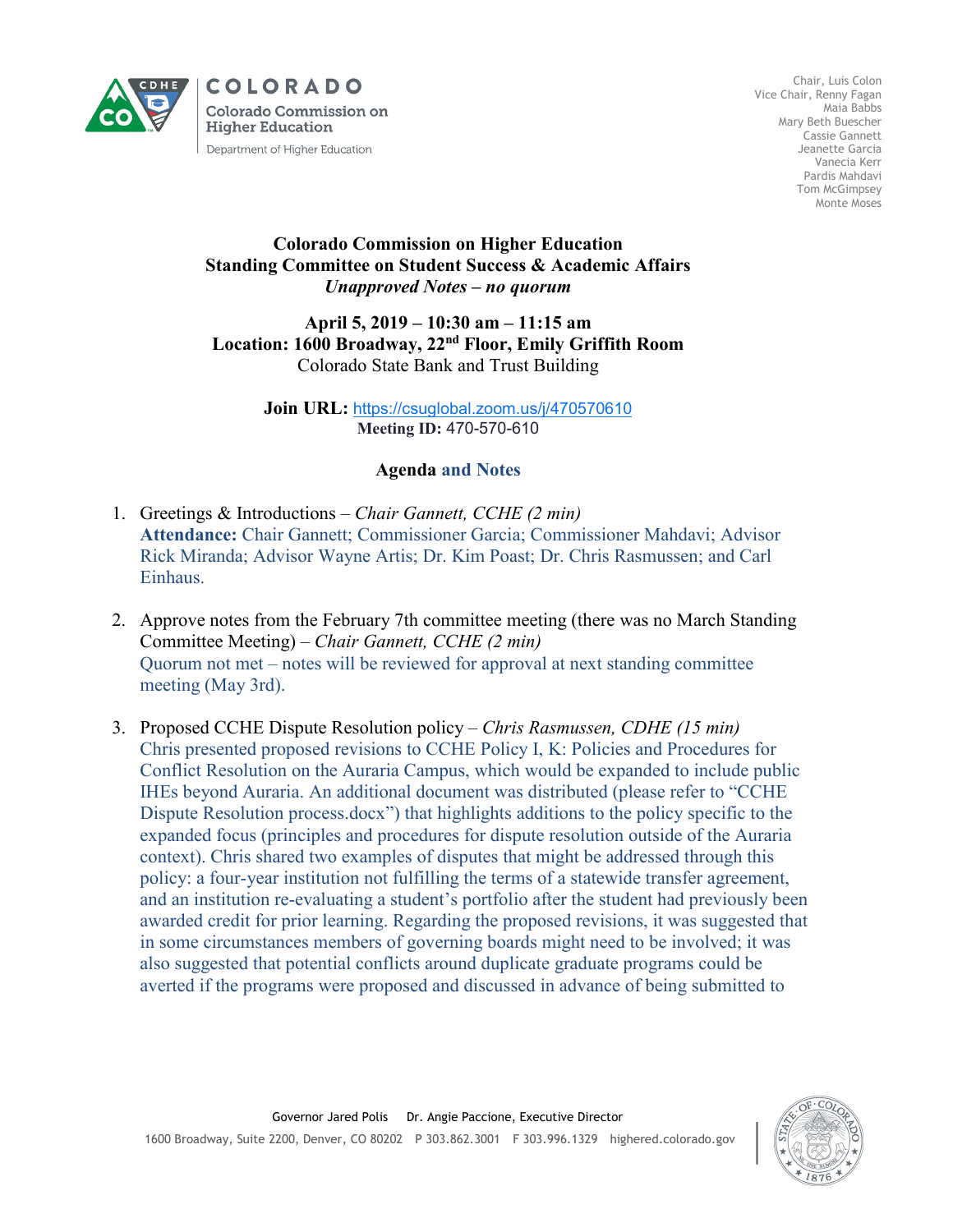CDHE for inclusion in SURDS. Kim advised that as other CDHE policies are revised, they can include language that refers back to the Commission's dispute resolution policy.

- 4. Guaranteed Transfer Pathways waiver process debrief and future updates to CCHE policy – *Chris Rasmussen, CDHE (5 min)* Chris reported that following the Commission's discussion of this matter at its February and March meetings, and Memorandum of Understanding is being finalized between CDHE and the Colorado Community College System regarding a limited waiver of GT-Pathways curriculum requirements for BSN programs. He also reported that the CCHE GT-Pathways policy will be revised to include the waiver process and evaluative criteria approved by the Commission (which will be brought to the Commission likely in June).
- 5. Colorado Reverse Transfer update *Carl Einhaus, CDHE (5 min)*
	- Carl provided an update regarding this  $6<sup>th</sup>$  round of the statewide imitative. Currently, nearly 1500 associate degrees have been awarded through reverse transfer. We hope that we will be able to reach 2000 through this most recent round (numbers should be available in late June). Commissioner Garcia asked if we will have a promotional event if we reach 2000 – Carl is hopeful that we will in conjunction with the CCCS Chancellor Joe Garcia. Commissioner Garcia also asked if, in the future, the program could include students who started at a 4-year institution and then stopped out. Currently, statute does not permit 4-year institutions without a 2-year role and mission to offer associate degrees. However, internal discussion has begun regarding the opening up the possibility for 4 year institutions to offer associate degrees in very defined and restricted conditions. Much discussion with Colorado institutions as well as statute changes would need to occur first. To be clear, this is just in discussion – no plans are in place to pursue this option.
- 6. Transfer Admission Guarantee *Carl Einhaus, CDHE (5 min)* As Carl is presenting this topic at today's Learning Session, this agenda item was tabled.
- 7. College in Colorado Update *Carl Einhaus, CDHE (5 min)* Julia Pirnack provided Carl with a handout and PowerPoint Presentation which provided brief College in Colorado (CIC) update details. More expansive information regarding the future direction of CIC will be provided at a future CCHE meeting (May or June). In short, a vendor has been selected and CIC will be transitioning to a next generation education, training and career platform named; *My Colorado Journey*. The new interactive and intuitive online tool is planned to go live in July with continued planned enhancements throughout time. Please refer to the handout for more information: "DHE-Fact sheet-COJourney-v6-CIC".
- 8. Legislative update potential implications for Student Success & Academic Affairs *Carl Einhaus, Kim Poast, Chris Rasmussen, CDHE (11 min)* Dr. Poast provided updates on the following Bills which impact higher education: